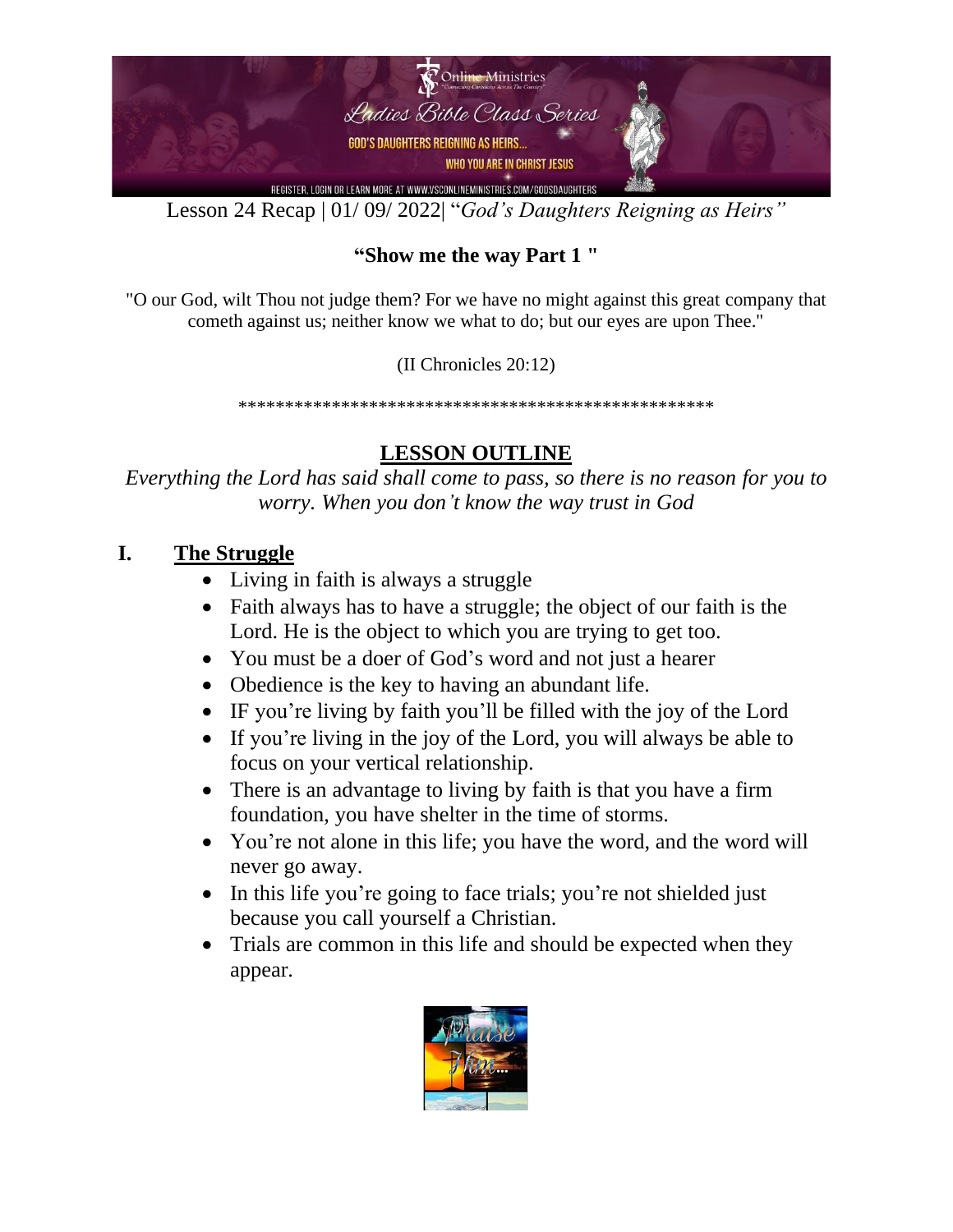

Lesson 24 Recap | 01/ 09/ 2022| "*God's Daughters Reigning as Heirs"*

# **II. Show me the way**

- Hear in the Greek means to hear and act in what you say and believe, which essential means you have to live in faith.
- IF God is the object of your faith, you expect and long for it
- You have to do in order to put your faith into action

# **How your faith overcomes your fear- an example from 2Chron 20**

- *1. In life there are going to be somethings that happen that will activate your fear!*
- *2. Jehoshaphat sought God; and reminded God what he said in his word- (He remembered what God said in his word and so should you)*
- *3. God's word does not change; his word remains the same*
- *4. During the battle the people stood before the Lord and the Lord answered*
- *5. The Levi's offered praise and God showed up and delivered Judah = Means Praise Jerusalem = Means Peace*
- *6. God told them to look at me and don't be afraid;(vertical & Horizontal) Stand still & Fear Not*

# **III. Praise is the Key**

- In your life when anything is coming against you the first step is to send Judah first.
- When you send Judah first you send a praise up; when praises go up it moves God.
- When praises go up it confuses the enemy; Send Judah first!
- You don't wait until you win the victory; you can praise in the midst of your valley's.
- When Judah was in the valley (the place where things were dead) they battled the enemy with their praise and God brought them to their Jerusalem (place of peace)
- You may not be able to see the enemy; trust that he is always around
- Remember to ask, hear, and believe in God's word so that you may overcome the enemy.